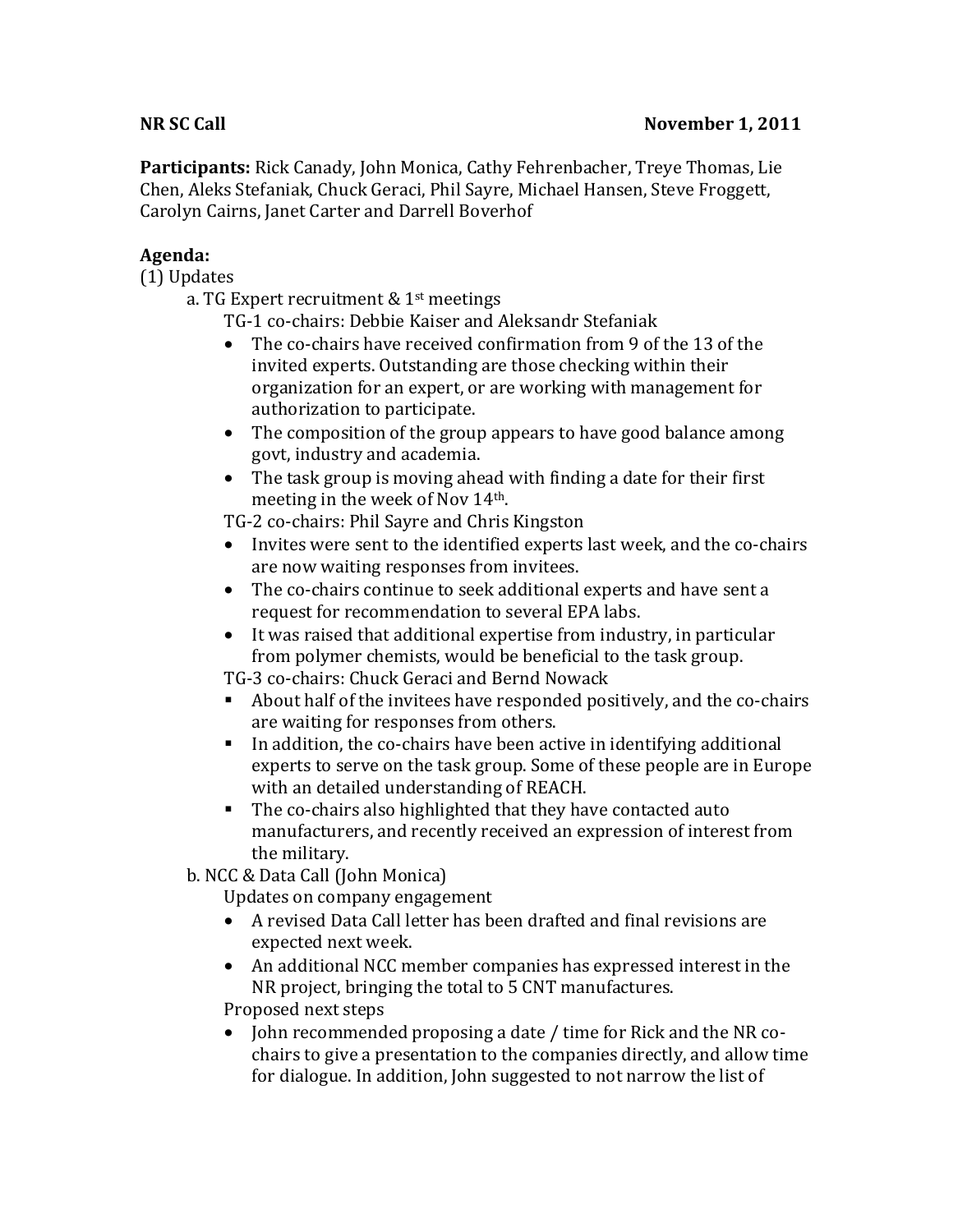invited companies to those that have expressed interest, but to have as large an audience as possible.

• John Monica agreed to assist with identifying companies and will work with Rick to find a date for the meeting.

In addition to these updates, John raised two points for the SC to consider:

- 1. Does the NR SC make a distinction between multi-walled CNT and double walled CNTs?
- The question was raised because manufacturers often make this distinction, presumably because of actual functional differences. After some discussion, the group agreed that they did not have the level of expertise to make a definitive statement about inclusion or exclusion, and recommended referring this point to Task Group 2, or outside experts more familiar with the structures.
- 2. Handling CBI within the NCC.
- In general, the NCC companies and the chairs of the group agreed that, to the extent possible, CBI would not be shared within or beyond the group. In cases when CBI details had to be given by one of the manufacturers, John's firm would handle the CBI information under their attorney / client relationship.

c. Testing Lab group  $\&$  1st meeting (Steve)

- Janet Carter has volunteered to serve as one of the co-chairs of the group, and has been working to build the list of PIs and labs.
- During the call it was raised that soliciting lab/PI involvement is complicated by the fact that the SC and TGs have not identified the specific material and release scenario to be studied. Without this knowledge, it may be difficult for a PI to agree to devote resources to the project. This would be especially true if, at a later date, the group agrees to study something the PI is not equipped to investigate.
- The group agreed that the evolving nature of the project does pose some difficulties, but also highlighted that input from the PIs could help frame the group's goals from feasibility point of view.

## (2) Approvals

a) Last call notes

b) Final Phase 2 MWCNT testing objective statement – adopt with the minor edits suggested.

(3) Expert Process Milestones (Rick)

Due to the limited remaining time, Rick requested the SC to review the attached proposed timeline for the Expert Process and to send comments before the group's next call.

## **Next Steps:**